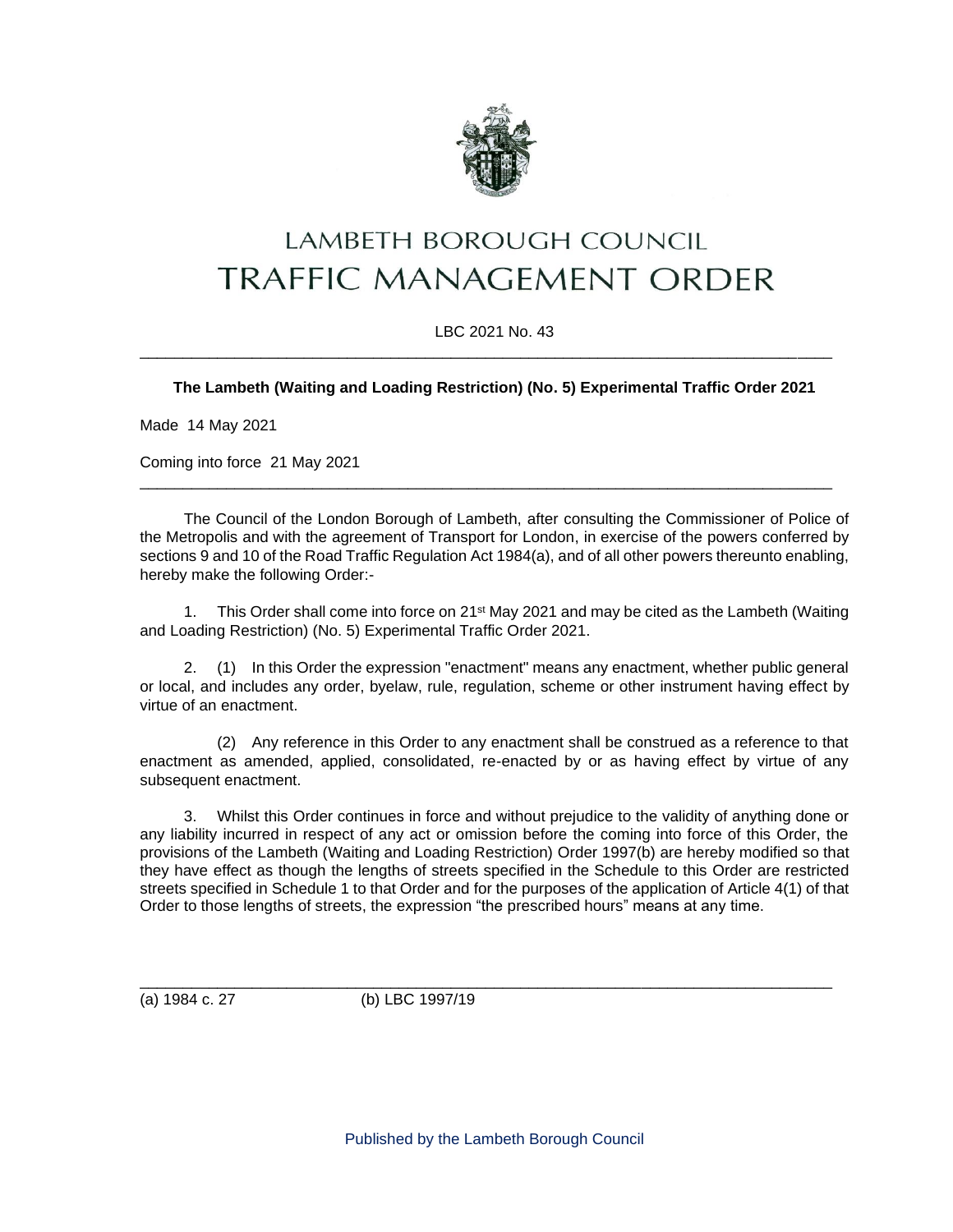4. In pursuance of section 10(2) of the Road Traffic Regulation Act 1984, the Assistant Director of Infrastructure, Environment, Public Realm & Climate Change Delivery or some other person authorised in that behalf by him, may, if it appears to him or that other person essential in the interests of the expeditious, convenient and safe movement of traffic, or in the interests of providing suitable and adequate on-street parking facilities, or for preserving or improving the amenities of the area through which any road affected by this Order runs, modify or suspend the operation of this Order or any provision of it, save that no modification shall make an addition.

Dated this fourteenth day of May 2021.

### Ben Stevens Highway Network Manger

#### **SCHEDULE**

- 1. Mountearl Gardens, the arm linking Leigham Court Road with Mount Nod Road
	- (a) the north-west side, north and north-east sides
		- (i) between a point 10 metres south-west of the south-western kerb-line of the southwesternmost arm of Adare Walk and a point 10 metres north-east of the northeastern kerb-line of that arm of Adare Walk;
		- (ii) between a point 4.5 metres south-west of the south-western side of the vehicular access way that lies immediately south-west of Nos. 13 to 27 Mountearl Gardens and a point 12 metres north-east of that point;
		- (iii) between a point 5 metres south-west of the south-western side of the vehicular access way that lies immediately north-east of Nos. 43 to 59 Mountearl Gardens and a point 5 metres north-east of the north-eastern side of that vehicular accessway;
		- (iv) between a point 5 metres west of the western kerb-line of the north-easternmost arm of Adare Walk and a point 5 metres east of the eastern kerb-line of that arm of Adare Walk;
		- (v) between a point 5 metres north-west of the north-western side of the vehicular accessway that lies immediately south-east of Nos. 77 to 99 Mountearl Gardens and a point 14 metres south-east of that point;
		- (vi) between a point 4.5 metres north-west of the north-western side of the vehicular accessway that lies immediately north-west of Nos. 129 to 139 Mountearl Gardens and a point 12 metres south-east of that point;
		- (vii) between the north-western wall of Streatham Ambulance Station, No. 35 Mount Nod Road and a point 4 metres north-west of that wall;
	- (b) the south-east side, south and south-west sides
		- (i) between a point 10 metres south-west of the south-western kerb-line of the arm of Mountearl Gardens that lies immediately opposite the south-westernmost arm of Adare Walk and a point 20 metres north-east of the north-eastern kerb-line of that arm;
		- (ii) between a point 4 metres south-west of the south-western side of the vehicular access way that lies immediately opposite the entrance to Nos. 29 to 43 Mountearl Gardens and a point 13 metres north-east of that point; 146 to 156
		- (iii) between the north-east side of the pedestrian entrance to Nos. 146 to 156 Mountearl Gardens and a point 8 metres east of a point opposite the eastern kerbline of the north-easternmost arm of Adare Walk;